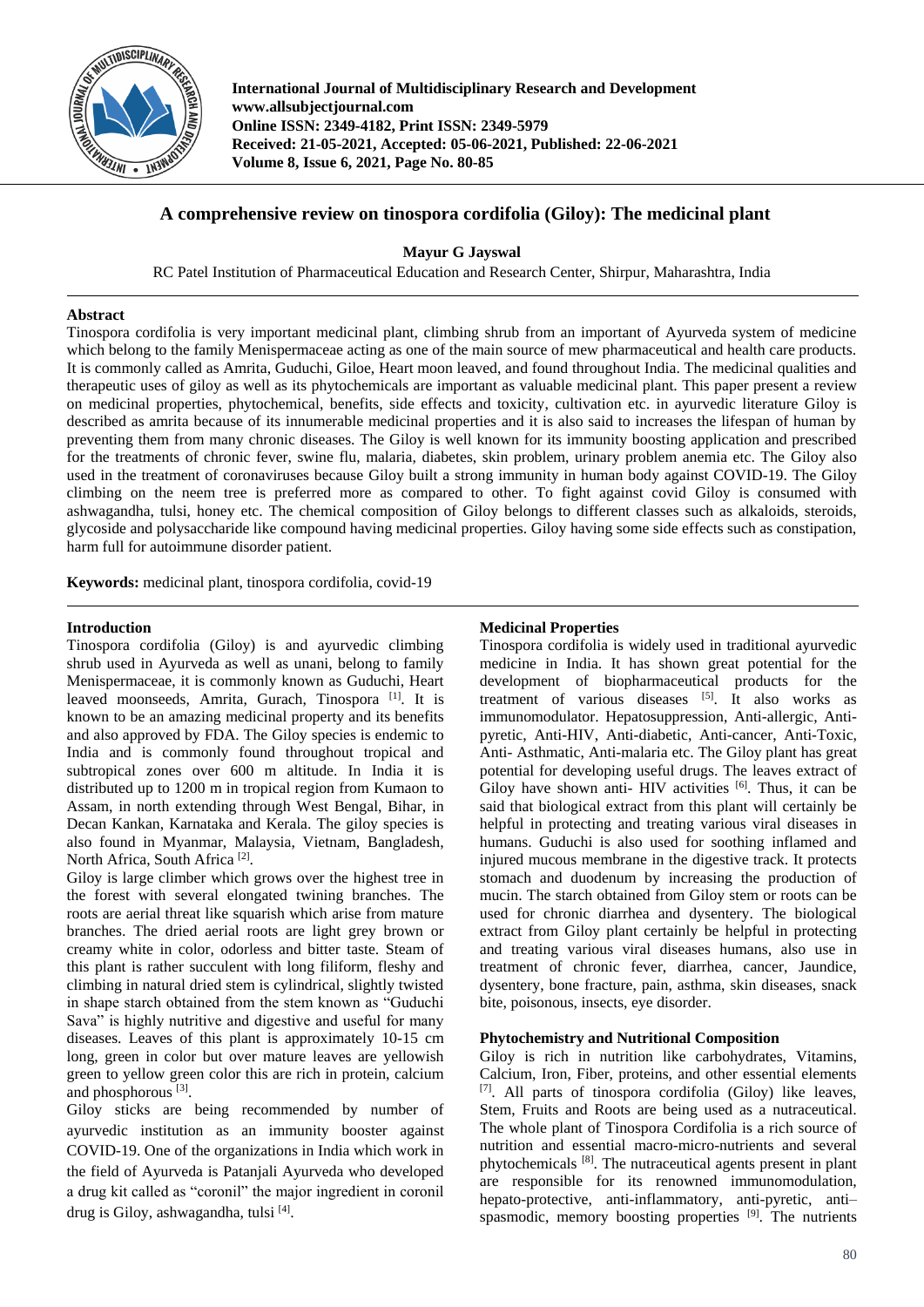composition of ripened tinospora cordifolia fruit was studied by analyzing the content of carbohydrate total soluble sugar, amino acid, free amino acid, protein, starch, cellulose, lipids etc. Giloy contain high fiber (15.8%), Proteins (4.5-11.5%), Carbohydrates (61.66%), Low fat (3.1%), Nutritive value 292.54, Calories per 100mg [10]. Beside its therapeutic properties the plant also provide multiple essential mineral such as potassium (0.845%), Chromium (0.006%) Iron  $(0.28)$ , calcium  $(0.131\%)$  [8]. A variety of constituents have been isolated from tinospora cordifolia plants (Giloy) such as alkaloids, diterpenoids, Lactones, glycoside, aliphatic compound polysaccharide, steroids like tinosporine, tinosporide, tinosporaside cordifolia, cordifol heptacosanol, tinosporidine [11]. All most all parts of plants are used in ayurvedic formulation; fresh plant is more beneficial than dried plant. The stem extract of tinospora cordifolia can be safe used for 8 weeks in proper storage condition. The main chemical constituents of Giloy plant are berberine mostly used in the treatment of cancer. The fresh stem bark yield giloin, gilonin, gilosterol, hypoglycemia agent and phenolic lignin have also been isolated from this plant [12].

### **Benefits of Giloy**

There are various active constituents of Giloy plant obtained from various parts of plant like Leaves, Stem, roots etc. the different constitution are used to treat various diseases. It is a multipurpose plant and its different dosage form are used for various purpose [13].

## **Immunomodulator Activities**

Drinking fresh giloy juice helps to improve immunity. It enhances the activities of macrophages (The cells responsible for fighting foreign bodies as well as microorganisms) and thus helps in early recovery [7]. Giloy increases body's resistance and stimulate the immune system [14]. A large variety of compound which are responsible for immunomodulator are cytotoxic effect are 11-hydroxy muskatone, N-methyl-2-pyrrolidone, Nformylannanain cordifolioside, A. magnoflorine tinocordioside and syringing [15].

### **Anti-oxidants Activities**

Methanolic extract of stem of tinospora has reported antioxidants activities by increasing the erythrocytes membrane lipids peroxide and catalase activity.it also decrease the activity of SOD<sup>[16]</sup>. Leaf extract of tinospora cordifolia reported to have in alpha- glycosidase inhibitor, characterized as somonarin was found to be also significant anti-oxidants and hydroxyl radical scavenging activities [17-18] .

# **Anti-Arthritis Activities**

Giloy contain anti-inflammatory and anti-arthritic properties that helps treat arthritis and its several symptoms for join pain the power from giloy stem can be boiled with milk and consumed. It can be used along with ginger to treat rheumatoid arthritis  $[19]$ . It reduces swelling, joint pain, and inflammation associated with arthritis by decreasing synthetic of proinflammatory cytokines like 1L-1B, 1L- 17 and tumor necrosis factor  $\alpha$ <sup>[20]</sup>.

### **Anti-diabetic Activities**

The stem of this (Giloy) plant is generally used to cure Diabetic type 2 due to its hypoglycemic properties used to cure diabetics by regulating level of blood glucose. Giloy also improve the long term cellouse insulin sensitivities that helps to manage diabetes well  $[21-22]$ . It has been reported to act as anti-diabetic drug through explanatory oxidative stress promoting insulin secretion by inhibiting gluconeogenesis and glycogenolysis [23]. The root extract of this plant has been reported to have anti-diabetic properties which decreases the level of glycosylated hemoglobin hydroperoxide and vitamin  $E$  [16]. The aqueous, alcoholic and chloroform extract of the tinospora cordifolia leaves has significant hypoglycemic activities which is postulated to be an insulin [11].

# **Anti-Asthma Activities**

Tinospora cordifolia (Giloy) has been preferred traditionally to treat aliments such as bronchitis and chronic cough, sneezing etc. Due to its powerful anti-inflammation and anti-oxidants properties  $\left[13\right]$ , it pacifies the mucous membrane of the respiratory system thee by making it very effective in respiratory issues like asthma, cough, cold, and tonsils. Chewing Giloy roots drinking Giloy root juice give symptomatic relief to the patients suffering from asthma [19].

#### **Anti-cancer Activities**

Tinospora cordifolia (Giloy) shows anti-cancer activities, this activity is mostly shown in animal model root extract of Giloy has been shown radio-protective role due to extensively increases in body weight, tissue weight, tubular diameter [6]. The active principle of tinospora cordifolia is to enhance the host immune system by increasing immunoglobulin and blood leukocyte level and by the stimulation of stem cell proliferation  $[24-1]$ . The Giloy extract has the ability to reduce the solid tumor volume by 58.8% – 60% which is comparable to cyclophosphamide a known chemotherapeutic agent [25].

### **Anti-Toxic**

Tinospora cordifolia (Giloy) shows anti- toxic activities due to its ability of lowering the concentration of thiobarbituric acid reactive substance (TBAR) and enhancing the level of glutathione ascorbic acid and profile more over the presence of alkaloids such as Palmetin, Isocolumbin tetrahydroxy palmatine and magnoflorine in tinospora cordifolia protect against aflatoxin induced nephrotoxicity [26]. Free radical generated during aflatoxicosis can be scavenged by the antioxidants present in aqueous extract of Giloy. Lead nitrate induced liver damage was prohibited by the Giloy extract<sup>[27]</sup>.

### **Anti-HIV Activities**

Giloy may also be beneficial for people with HIV and other autoimmune disorder. Giloy traditional use as an immune stimulant led researchers to study its effect on patient with HIV. Drinking Giloy root extract has shown significant effect in modulating the immune system positively in HIV positive patient [28]. Recent studies published in 'Indian journal of pharmacology" stated that, 60% of HIV patient who received Giloy treatment reported a decrease in diseases and related symptoms and 20 percent who received placebo treatment. This study suggests that Giloy may improve the immune system of patient with HIV. Root extract of tinospora cordifolia show anti-HIV effect by indicating reduction in eosinophil count, stimulation in  $\beta$  – lymphocytes, macrophages, hemoglobin levels and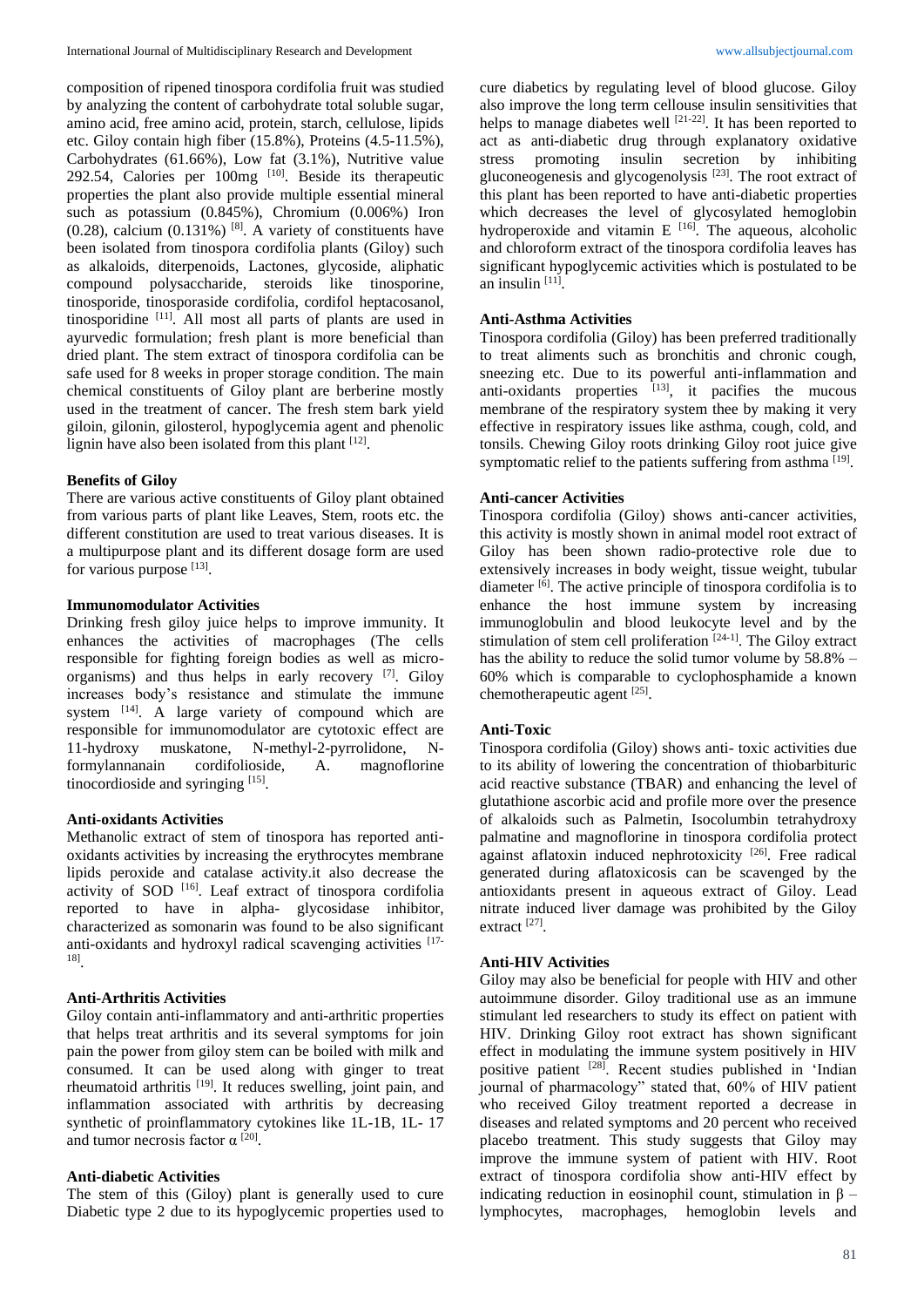polymorphonuclear leukocytes. Ethyl acetate extract show 85% of HIV 1 RT inhibition activity at a concentration of 20 mg/ml [29] .

### **Anti-Microbial**

Tinospora cordifolia show antibacterial activity mainly its methanolic extract. Ethanolic activity has significant antibacterial activity activities Escherichia Coli, Protecus Vulgaris, Enterobacter faecalis, salmonella typhi, staphylococcus aureus and serratio macracescens [30]. The chemical constituents responsible for the anti- microbial activities are furenolactone, tinosporon, jateorin and columbine. The methanolic extract of tinospora cordifolia plant was found to have antimicrobial activities against bacillus subtilis (MTCC8), E. coli (MTTCC1), S. aureus (MTCC98) and S typhi (MTCC737) and is sensitive to different microorganism. Thus, the Giloy plant could be utilized as a natural source of anti-microbial. Traditionally this drug has been reported to have protective effect against many infections which lead to its folklore use as an antimicrobial drug <sup>[31]</sup>. Current study suggested thoseantimicrobial properties of giloy satva may be due to the presence of chemical compound like alkaloids, berberine and glucoside giloin  $[32]$ .

### **Cardioprotective Activities**

Alcoholic extract of tinospora cordifolia (Giloy) is used in cardioprotective activity. The effect of tinospora cordifolia in cardioprotective is dose dependent; as dose increases the extract show increases effect as reflected by progressive decrease in plasma calcium and sodium level and increase in potassium level at higher dose when compared that to verapamil. Hence the tinospora cordifolia is used for the treatment of atrial and ventricular fibrillation, flutters, and ventricular tachyarrhythmias [33]. The main chemical constituents used in the cardioprotective and found in tinospora cordifolia are furan lactone, tinosporin, tinosporide, jateorine, columbine and clerodane derivative.

#### **Anti-aging and vision**

Tinospora cordifolia or Giloy is an effective anti-ageing herb it helps in reducing fine line, wrinkles and age spots [13]. Rich in flavonoids it fights against cell damage and initiate new cell growth. It also nourishes the skin and enhances collagen production to reduce the visible signs of ageing. Giloy plant help to boosts the clarity, for this boil Giloy powder and let it cool down and apply it on eye lids [34] .

Side effect and toxicity:

The extremely beneficial Giloy does not have any serious side effects. It is used to treat numerous health conditions from simplest to life threating ones.

#### **Causes constipation**

Although Giloy is extremely beneficial in treating a digestive health problem it can irritate the stomach and causes constipation as well. No matters what form it is consumed it may be in juices, capsules, or powdered form constipation is one of the serious side effects of Giloy [1].

### **Lowers blood sugar**

If the person is diabetic and taking Giloy as an alternative treatment with prescribed diabetic drug you need to monitor the blood sugar level frequently. These would be a need to adjust or change the medicines prescribed for diabetic to prevent the side effect of hypoglycemic [14].

# **Pregnancy and Breastfeeding**

It's not that Giloy is known to cause any serious side effect in pregnancy and breastfeeding but that little is known as its effect. Much care is taken with the drug and treatment taken during the crucial phase. It still has to be research about its long-term effect and hence it is always better to avoid it and stay on the safe side  $[35]$ .

#### **Drug interaction**

Giloy being used with other drug has its own effects. It is known to interact more with antidiabetic and immunosuppressant medication than any other drugs. Ex, when Giloy used in diabetic patients it might causes their blood glucose level to drop too low.

#### **Surgery**

Giloy should be stopped around 2-3 weeks before your scheduled surgery date because it is known to cause sugar level alternation in the blood. It could interfere with the sugar level control during and after surgery.

#### **Autoimmune diseases**

Giloy has immunomodulator properties it boost the immune system. In case of autoimmune disease, it may over stimulate the immune system. Hence it is best to not use Giloy if you suffer from any of the autoimmune. Those suffering from an autoimmune condition such as lupus, multiple sclerosis, and rheumatoid arthritis, might observe an increase in the symptom [36].

### **Cultivation**

The Giloy climber herbs can be successfully grown in large variety of soils, ranging from sandy to clay loam. However, the soil should be well drained with sufficient moisture and rich with organic matter for its growth. Giloy grown on Neem tree if preferred moreover due to various medicinal benefits. It grows under varying climatic conditions. The crop is grown under rain-fed conditions. The plant is very rigid and it can be grown in almost all climates but prefers warm climate. Stem cuttings are the best planting material for raising commercial crop. Planting is usually done during rainy season (July to August)  $[10]$ . The stem cuttings are sown directly in the field with organic pesticide. Mostly they are sown near needed tress such as Neem. Cuttings are obtained from older stems with nodes. Cuttings should be sown within 24 hours of their removal from the mother plant. Meanwhile, they should be half-dipped in water vertically. The plant can also be raised using seeds. Seeds take almost more than double the time to mature and yield the same quantity of drug. A basal dose of FYM (farmyard manure) 10 tons per hectare and half dose of nitrogen (75 kg) are applied at the time of land preparation. Approximately 2000-2500 cutting pics of stem with nodes are required for 1 hectare land. The stem cuttings with nodes are sown directly in the field. An optimum spacing of 3 m  $\times$ 3 m is recommended for better yield [2].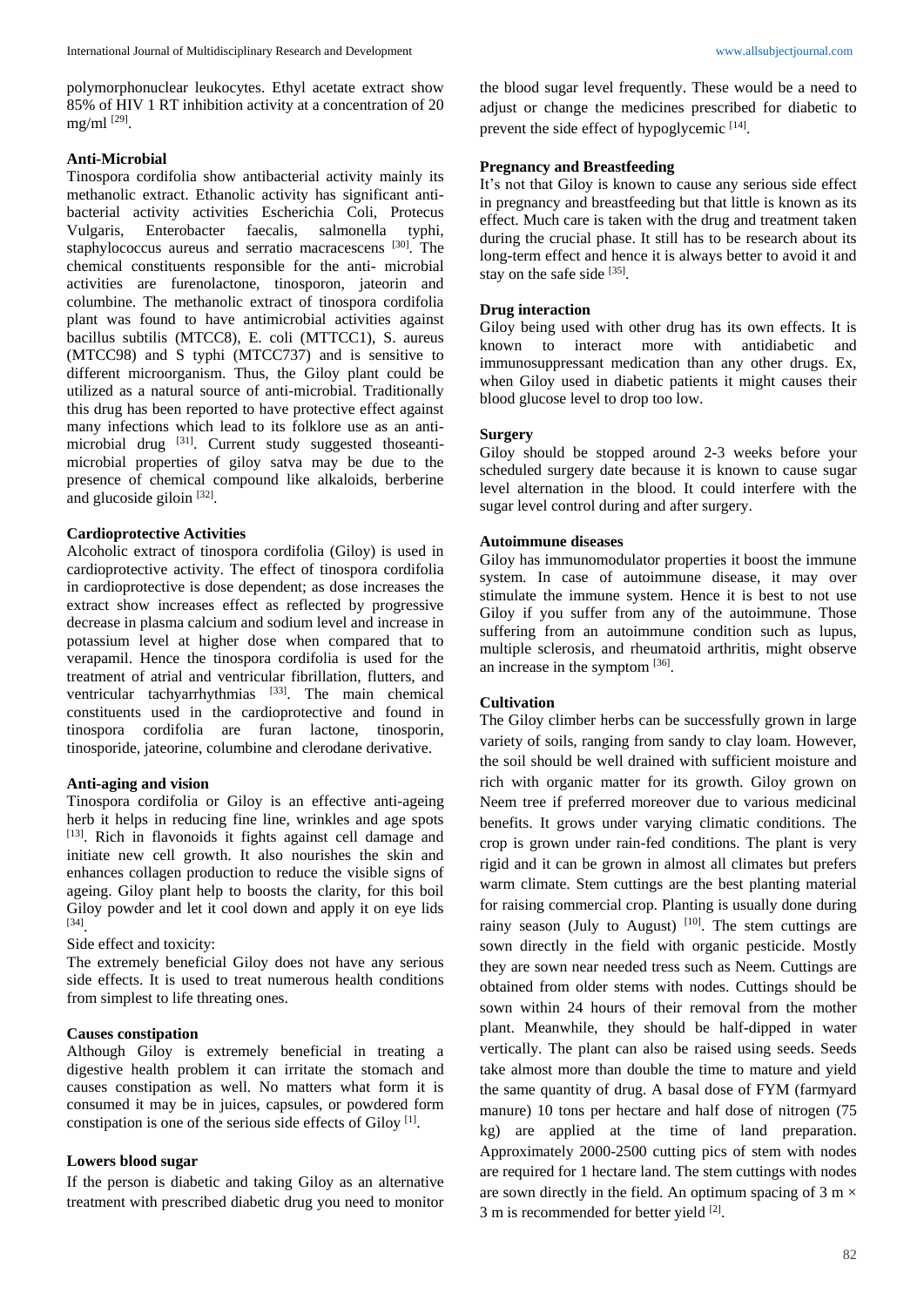## **Types of Giloy combination used in the treatment of coronaviruses**

Giloy climbing shrubs is known for its remarkable medicinal properties such as for anti-diabetic, anti-malarial, chronic fever, blood purifying, anti-oxidants, immunity booster; actions. As Giloy is a creeper it is cultivated with Neem, Ashwagandha, Tulsi, etc. As the Giloy shrub gets older and older it absorbed the nutrients and other chemical composition. Due to the combination the Giloy increases its effectiveness and medicinal properties.

### **Neem with Giloy**

The Giloy climbers grow on neem tree are preferred more as compared to other medicinal plant. Neem Giloy is largely advised for the cure of illnesses related to weak immunity system, inflammation, and impure blood in the body. Its Anti-pyretic, anti-inflammatory, and blood purification properties have been scientifically proven in the cure of cancer<sup>[37]</sup>.

### **Ashwagandha with Giloy**

Ashwagandha is therapeutic herb that when combined with Giloy helps in the effective treatment of severe viral infections and recommended for diseases like coronavirus, swine flu, etc <sup>[38]</sup>. (Giloy sticks are beneficial in treating coronavirus by arresting the spread and growth of infectioncausing virus in the body. Potent natural phytochemicals present in the herb prevents entry of covid-19 entry into host cells. In this way, it helps to restraint the covid-19 infection. This is a simple herb that is scientifically proven and time tested for the improvement of the immunity of a person). The presence of a potent compound in Ashwagandha as "withanone" improves endurance, agility, energy, and stamina in a person. It acts as protective against bacteria borne ailments, stress, and inflammatory conditions naturally [39].

### **Tulsi with Giloy**

Giloy when combined with natural Tulsi helps to balance pitta, strengthen lungs, cure respiratory infection and cure skin disorders in the body. It enhances the immunity system and effectively cures jaundice, seasonal viral infections, intestinal disorders, constipation, ingestion, urinary disorders, etc. in the body [40].

#### **Home remedy preparation of Giloy juice**

Take the fresh stem of Giloy more than or equal to 1 feet.

- Cut into small pieces into 3 to 4 equal parts.
- Crush the pieces and add into water approximately 1 liter.
- You may add Tulsi leaves, Ashwagandha etc.
- Boil the mixture on low flame till 250 ml water remain out of 1 liter.
- Let the mixture get cool (i.e. not to hot not to cool)
- Filter the mixture and drink in morning empty stomach for the better action.
- The juice can be drink 3 times a day.

#### **Conclusion**

The main purpose of this review was to document the various medicinal properties as well as the phytochemistry, nutritional composition, benefits of Giloy, side effect and toxicology activities of Tinospora cordifolia. Giloy is a treasure of home remedies. Tinospora cordifolia (Giloy) is available in powder, juices supplements. Any of this may use for consumption. It exploited the phytochemistry, benefits such as immunity booster, chronic fever, antiasthma, anti-arthritis, anti-aging, Hepatoprotective, antioxidant. etc. side effects. It exploited cultivation the plant tissue culture is the alternative method for the rapid propagation example Giloy climber prorogated with neem tree this propagation enhances the stability and productivity of the plant. Neem Giloy is largely advised for the cure of illnesses. It exploited different types of Giloy and their homemade medicinal preparation. Giloy Sticks are being recommended by number of Ayurveda institutions as an immunity booster against Covid 19. Additionally a person should consult his/her doctor before using Giloy if having any health problems or if pregnant of breastfeeding.

#### **References**

- 1. Sarangi MK, Soni S. "A Review on Giloy: The magic herb a review on Giloy: the magic herb," no. march 2013, 2015.
- 2. Kumar A. "Cultivation and Medicinal Properties of Giloy [Tinospora cordifolia (Thunb.) Miers] Development of Agro- technology of aromatic plants View project," 2019. Accessed, 2021. [Online]. Available: https://www.researchgate.net/publication/ 333775245.
- 3. H Reddy Aswartha. "A Review on Medicinal Properties of Tinospora cordifolia Introduction International Journal of Scientific Research and Review View project TINOSPORA CORDIFOLIA View project A Review on Medicinal Properties of Tinospora cordifolia Introduction," 2018. Accessed, 2021. [Online]. Available: https://www.researchgate.net/publication/ 329970218.
- 4. Bheda A, J Kumar Badjatya, P Vinod Chaudhari. "Prevention, treatment and cure for COVID-19," Int J Drug Regul Aff,2020:8(3):36-55. Doi: 10.22270/ijdra. v8i3.406.
- 5. Sinha K, Mishra NP, Singh J, Khanuja SPS. "Tinospora cordifolia (Guduchi), a reservoir plant for therapeutic applications: A Review", 2004.
- 6. Mittal J, Sharma MM, Batra A. "Tinospora cordifolia: a multipurpose medicinal plant-A review," J Med Plants Stud Year J Med Plants Stud,2014:2(2):32-47. [Online]. Available: www.plantsjournal.com.
- 7. Tamboli FA. "Tropical journal of An Immunity Booster for Pandemic Covid-19,",2021:8:1-9.
- 8. Pandey V, Vaishya JK, Balakrishnan P, Nesari TM. "Nutritional aspects of Tinospora cordifolia (Giloe)," Med. Plants,2020:12(1):158-160. Doi: 10.5958/0975- 6892.2020.00021.0.
- 9. Nagarkatti, Rege N, Desai N, Dahanukar S. "Modulation of Kupffer cell activity by Tinospora cordifolia in liver damage." J Postgrad Med, Accessed,1994:40(2):65. [Online]. Available: https:// www.jpgmonline.com/article.asp?issn=0022- 3859;year=1994;volume=40;issue=2;spage=65;epage= 7;aulast=n agarkatti.
- 10. Devi G. "Medicinal Plant: Giloy Medicinal Plant: Giloy, 2020. Doi: 10.24941/ijcr.39316.08.2020.
- 11. Pandey M, Chikara SK, Vyas MK, Sharma R, Thakur GS, Bisen PS *et al*. "Tinospora cordifolia: A Climbing shrub in health care management," Int J Pharma Bio Sci,2012:3(4):612-628.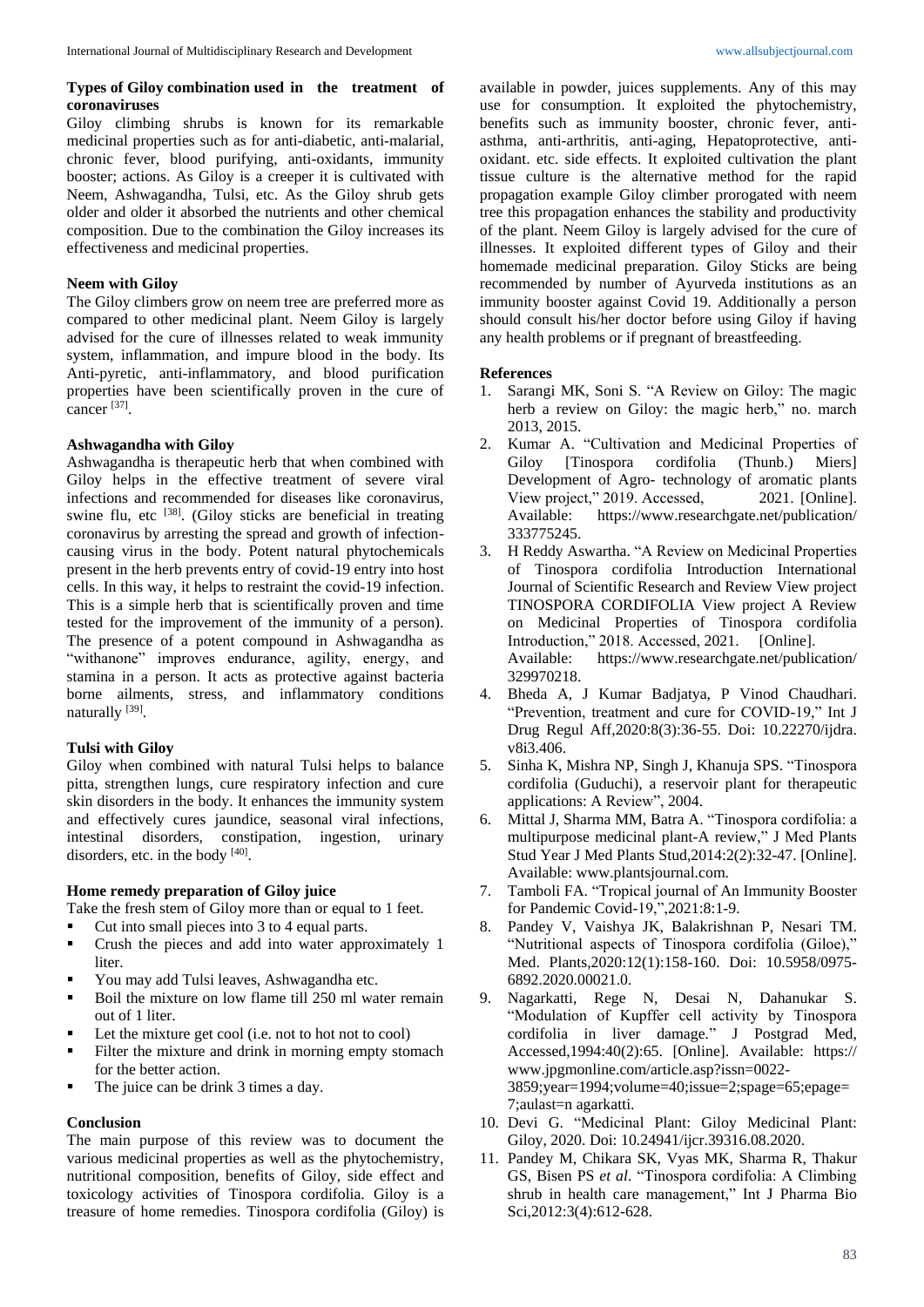- 12. Ahmad R, Fatima N, Srivastava AN, Khan A. "Anticancer Potential of Medicinal Plants Withania Somnifera, Tinospora Cordifolia and Curcuma Longa: A Review," World Res J Med Aromat Plants,2015:3(1):47-56. [Online]. Available: www. sigmaaldrich.com.
- 13. C. Saxena and G. Rawat, "Tinospora cordifolia (Giloy) - Therapeutic Uses and Importance: A review," Curr. Res. Pharm. Sci., vol. 9, no. 3, pp. 42–45, 2019, doi: 10.24092/crps.2019.090302.
- 14. Singh D. "ONE PLANT, ABUNDANT ROLES: Tinospora cordifolia Accentuating the Hidden World of Microbiome During Covid-19 View project Study of Constipation and Related Factors among Hostel Residing Female Students of Pantnagar View project ONE PLANT, ABUNDANT ROLES: Tinospora cordifolia." [Online]. Available: https://krishiscience.in/.
- 15. Sharma P, Parmar J, Verma P, Goyal PK. "Tinospora cordifolia (An Indian Medicinal Plant) Extract," Artic. ID, 2011, 2011. Doi: 10.1155/2011/643847.
- 16. Umamaheswari S, PS Mainzen Prince. "Antihyperglycaemic effect of 'Ilogen-Excel', an ayurvedic herbal formulation in streptozotocin-induced diabetes mellitus," Acta Pol. Pharm,2007:64(1):53-61.
- 17. Diwanay S, Chitre D, Patwardhan B. "Immunoprotection by botanical drugs in cancer chemotherapy," J. Ethnopharmacol,2004:90(1):49-55. Doi: 10.1016/j.jep.2003.09.023.
- 18. Onkar P, Bangar J, Karodi R. "Evaluation of antioxidant activity of traditional formulation giloy satva and hydroalcoholic extract of the Curculigo orchioides gaertn," J Appl Pharm Sci,2012:2(7):209- 213. Doi: 10.7324/JAPS.2012.2733.
- 19. Sharma S, Umiya S, Mahavidhyala K. "Juni Khyat (UGC Care Group I Listed Journal) ISSN: 2278-4632 Juni Khyat (UGC Care Group I Listed Journal) ISSN: 2278-4632 Vol-10 Issue-6 No.13 June 2020",2020:(6):576-578.
- 20. Verma R, Katoch A, Dhingra GA, Chander J, Aggarwal G, Nagpal M *et al.* "Rheumatoid arthritis therapeutics: The neoteric approaches," Plant Arch,2019:19:1323- 1335.
- 21. Sangeetha MK, HR Balaji Raghavendran, Gayathri V, Vasanthi HR. "Tinospora cordifolia attenuates oxidative stress and distorted carbohydrate metabolism in experimentally induced type 2 diabetes in rats," J Nat Med,2011:65(3-4):544-550. Doi: 10.1007/s11418-011- 0538-6.
- 22. Reddy SS, Ramatholisamma P, Karuna R, Saralakumari D. "Preventive effect of Tinospora cordifolia against high-fructose diet-induced insulin resistance and oxidative stress in male Wistar rats," Food Chem. Toxicol,2009:47(9):2224-2229. Doi: 10.1016/j.fct.2009 .06.008.
- 23. Chougale AD, Ghadyale VA, Panaskar SN, Arvindekar AU. "Alpha glucosidase inhibition by stem extract of Tinospora cordifolia." J. Enzyme Inhib. Med. Chem,2009:24(4):998-1001. Doi: 10.1080/1475636080 2565346.
- 24. Singh SM, Singh N, Shrivastava P. "Effect of alcoholic extract of Ayurvedic herb Tinospora cordifolia on the proliferation and myeloid differentiation of bone marrow precursor cells in a tumor-bearing host,"

Fitoterapia,2006:77(1):1-11. Doi: 10.1016/j.fitote.2005. 05.002.

- 25. Kapil A, Sharma S. "Immunopotentiating compounds from Tinospora cordifolia," J Ethnopharmacol,1997:58(2):89-95. Doi: 10.1016/S037 8-8741(97)00086-X.
- 26. Gupta R, Sharma V. "Ameliorative effects of Tinospora Cordifolia root extract on histopathological and biochemical changes induced by Aflatoxin-B 1 in mice kidney," Toxicol Int,2011:18(2):94-98. Doi: 10.4103/ 0971-6580.84259.
- 27. Sharma V, Pandey D. "Beneficial effects of Tinospora cordifolia on blood profiles in male mice exposed to lead," Toxicol. Int,2010:17(1):8-11. Doi: 10.4103/0971 - 6580.68341.
- 28. Singh S, Devi P. "~ 1644 ~ ZJournal of Pharmacognosy and," Phytochemistry,2017:6(6):1644-1647.
- 29. Estari M, Venkanna L, Reddy AS. "*In vitro* anti-HIV activity of crude extracts from Tinospora cordifolia," BMC Infect. Dis,2012:12(S1):2334,. Doi: 10.1186/ 1471-2334-12-s1-p10.
- 30. Jeyachandran R, Xavier TF, Anand SP. "Antibacterial activity of stem extracts of tinospora cordifolia (Willd) Hook. f & Thomson."
- 31. Kumari M. "Evaluation of Ethanolic Extracts of *In vitro* Grown Bauhinia variegata Linn. for Antibacterial Activities," Int J Pharma Bio Sci,2012:3(4):43-50.
- 32. Subash D, Verma C. "Evaluation of Antimicrobial Potential of Traditional Formulation Giloy Satva, Rasamruta Process of galvalume product manufacturing View project Development of Pharmacopoeial Standards for Herbal Medicine View project." [Online]. Available: https://www.researchgate.net/publication/29 5657139.
- 33. Sharma AK. "Cardioprotective activity of alcoholic extract of Tinospora cordifolia (Willd.) Miers in calcium chloride-induced cardiac arrhythmia in rats," J. Biomed. Res,2011:25(4):280-286. Doi: 10.1016/S1674- 8301(11)60038-9.
- 34. Mohan MC, Abhimannue AP, Kumar PB. "Identification and characterization of berberine in tinospora cordifolia by liquid chromatography quadrupole time of flight mass spectrometry (LC MS/MS Q-Tof) and evaluation of its anti inflammatory potential," Pharmacogn. J,2017:9(3):350-355. Doi: 10.5530/pj.2017.3.59.
- 35. Soni S. "A Review on Giloy: The Magic Herb Floating Emulsion Beads of Gelucire for Metronidazole and Norfloxacin View project," 2013. [Online].Available: https://www.researchgate.net/publication/275346992.
- 36. Rawat S. "Preparation of giloy bark incorporated orange squash,",2020:8(2):26-31.
- 37. Kumari P *et al*. "Effect of giloy (Tinospora cordifolia) and neem (Azadirachta indica) on growth performance of Marwari lambs under arid zone,"  $\sim$  849  $\sim$  J. Entomol. Zool. Stud,2020:8(3):849-852. [Online]. Available: http ://www.entomoljournal.com.
- 38. Shree P. "Targeting COVID-19 (SARS-CoV-2) main protease through active phytochemicals of ayurvedic medicinal plants–Withania somnifera (Ashwagandha), Tinospora cordifolia (Giloy) and Ocimum sanctum (Tulsi)–a molecular docking study," J Biomol Struct Dyn,2020:0(0):1-14. Doi: 10.1080/07391102.2020.181 0778.